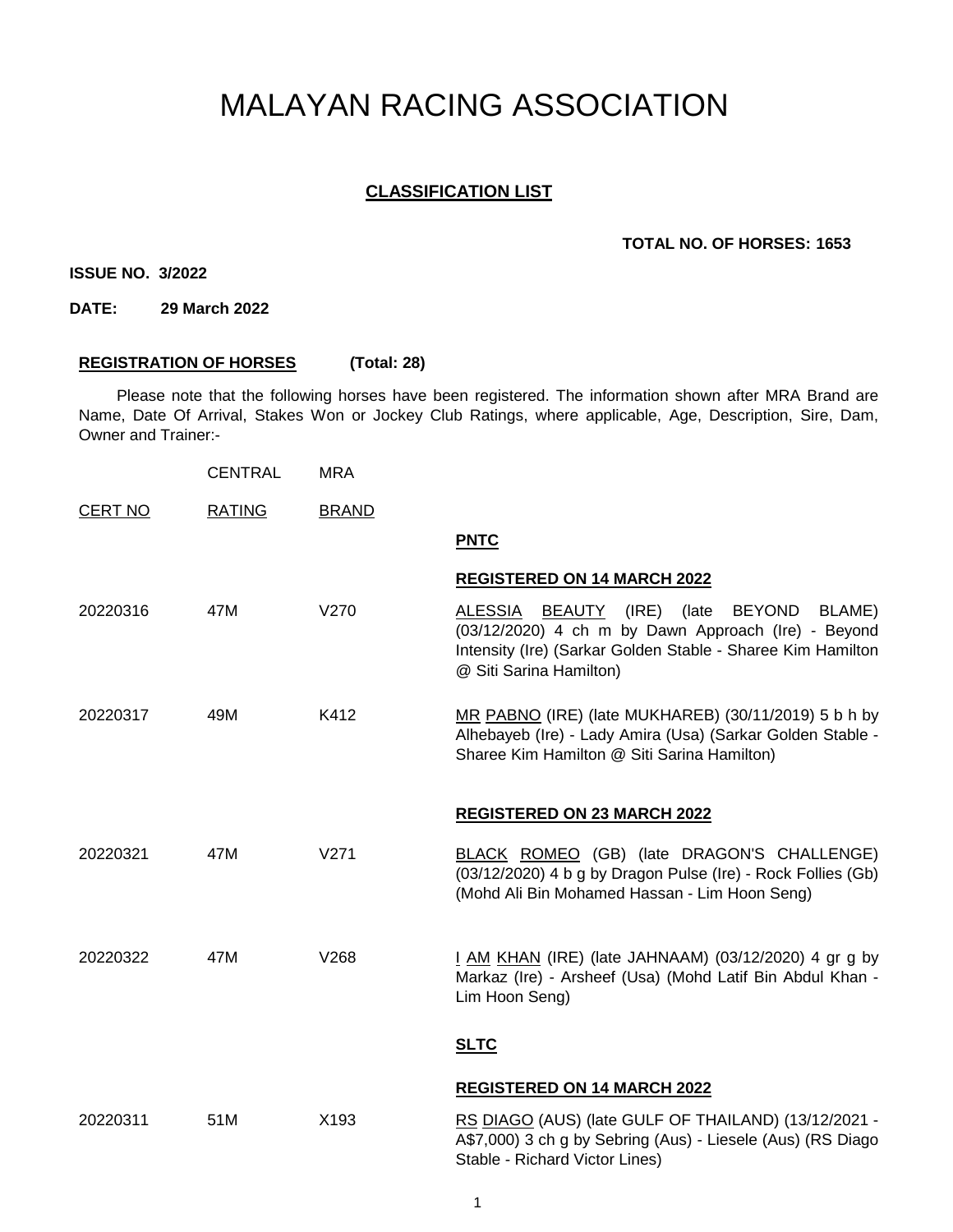| 20220312 | 47M       | T65            | DEPENDABLE (NZ) (20/01/2022) 4 b g by Shocking (Aus) -<br>Big Voices (Aus) (I Love You Stable - Cheng Han Yong)                                                |
|----------|-----------|----------------|----------------------------------------------------------------------------------------------------------------------------------------------------------------|
| 20220313 | <b>RM</b> | T69            | GEMINI VON (NZ) (20/01/2022) 2 b f by Proisir (Aus) -<br>Waiting Lady (Nz) (Six G Stable - Cheng Han Yong)                                                     |
| 20220314 | <b>RM</b> | T66            | INFINITE LEAP (NZ) (20/01/2022) 2 br f by Redwood (Gb) -<br>Dance Partner (Aus) (Six G Stable - Cheng Han Yong)                                                |
| 20220315 | <b>RM</b> | T67            | PRINCE SIXTY NINE (NZ) (20/01/2022) 2 b g by Per<br>Incanto (Usa) - Mayon (Nz) (Six G Stable - Cheng Han<br>Yong)                                              |
| 20220318 | 47M       | X47            | MISS THYRA (GB) (late BINT AL JAMAAYEL) (03/12/2020)<br>4 ch m by Dawn Approach (Ire) - Jamaayel (Gb) (Mohd Latif<br>Bin Abdul Khan - Simon Robert Dunderdale) |
| 20220319 | 49M       | K414           | USA CAPTAIN (IRE) (22/11/2019) 5 b m by Lope de Vega<br>(Ire) - Jewel In The Sand (Ire) (Liau Stable - Mohamed Sukri<br><b>Bin Mohamed Mokrim)</b>             |
|          |           |                | <b>SNTC</b>                                                                                                                                                    |
|          |           |                |                                                                                                                                                                |
|          |           |                | <b>REGISTERED ON 23 FEBRUARY 2022</b>                                                                                                                          |
| 20220204 | 66        | T <sub>6</sub> | SUPER IMPACT (NZ) (late SOLID IMPACT) (20/01/2022 -<br>NZ\$57,755) 4 b g by Real Impact (Jpn) - Trick (Aus) (Hsi<br>Jar-Yi - Donna Marie Logan)                |
| 20220205 | <b>RM</b> | T <sub>2</sub> | CASH COVE (NZ) (20/01/2022) 2 gr g by Charm Spirit (Ire) -<br>So Nice (Nz) (Cash Cove Stable - Tan Hai Wang)                                                   |
| 20220206 | <b>RM</b> | X182           | OCEAN WEDGE (AUS) (06/12/2021) 3 br g by Foxwedge<br>(Aus) - Transocean (Aus) (Daniel Francis Meagher - Daniel<br>Francis Meagher)                             |
| 20220207 | <b>RM</b> | X183           | SUPREMO LEX (AUS) (06/12/2021) 2 ch g by Highland<br>Reel (Ire) - Star Attire (Aus) (Paolo De Villa Mendoza -<br>Daniel Francis Meagher)                       |
|          |           |                | <b>REGISTERED ON 28 FEBRUARY 2022</b>                                                                                                                          |
| 20220208 | 59        | X189           | KERMAJACK (AUS) (16/12/2021 - A\$34,965) 4 br g by<br>Kermadec (Nz) - Kapala (Aus) (Fortuna NZ Racing Stable -<br>Donna Marie Logan)                           |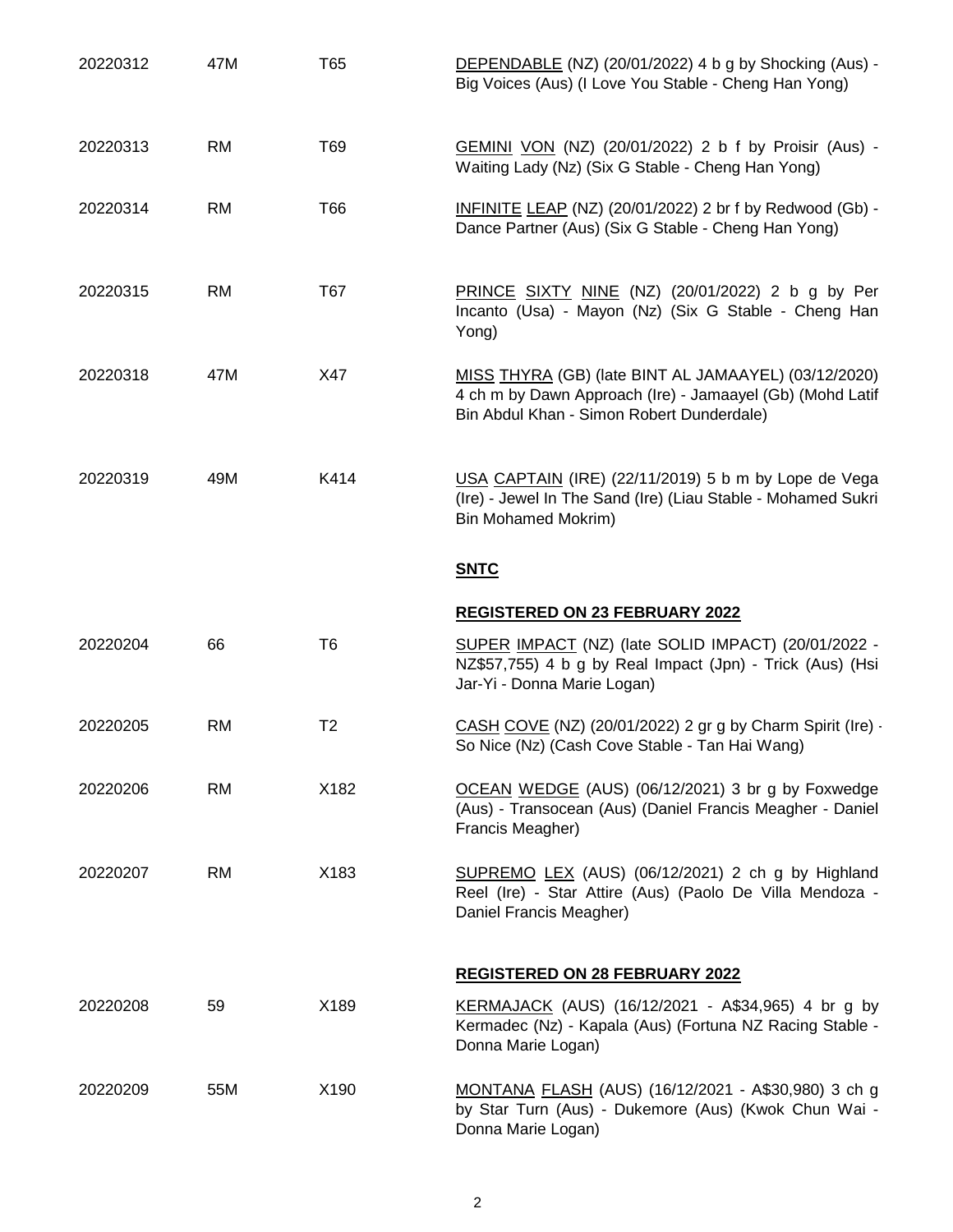|          |           |                 | <b>REGISTERED ON 03 MARCH 2022</b>                                                                                                                               |
|----------|-----------|-----------------|------------------------------------------------------------------------------------------------------------------------------------------------------------------|
| 20220301 | 72        | X179            | BIG DOCTOR (AUS) (late THE SINNER) (06/12/2021 -<br>A\$200,325) 5 b/br g by Better Than Ready (Aus) - Royalsyn<br>(Aus) (Cat Racing Stable - Tan Eng Tee Jerome) |
| 20220302 | 55M/RM    | T <sub>9</sub>  | TRIDENT (NZ) (late POLARIS) (20/01/2022 - NZ\$2,550) 3<br>b g by Deep Field (Aus) - Miss Fi (Nz) (Fortuna NZ Racing<br>Stable - Donna Marie Logan)               |
| 20220303 | <b>RM</b> | T7              | ROCKY (NZ) (20/01/2022) 3 br g by El Roca (Aus) -<br>Anthology (Aus) (Fortuna NZ Racing Stable - Donna Marie<br>Logan)                                           |
| 20220304 | <b>RM</b> | T <sub>1</sub>  | PATHFINDER (NZ) (20/01/2022) 3 br g by Dalghar (Fr) -<br>Tessica (Aus) (Jhi Stable - Tan Hai Wang)                                                               |
| 20220305 | <b>RM</b> | T <sub>3</sub>  | TWO MILLION (NZ) (20/01/2022) 2 b g by Zacinto (Gb) -<br>Orquidea (Nz) (Alliance Stable - Jason Lim Sin Yan)                                                     |
| 20220306 | <b>RM</b> | T <sub>5</sub>  | VALERIE (NZ) (20/01/2022) 2 b f by Vanbrugh (Aus) - Plaza<br>Doree (Fr) (New Fortune Stable - Kuah Cheng Tee)                                                    |
|          |           |                 | <b>REGISTERED ON 09 MARCH 2022</b>                                                                                                                               |
| 20220307 | 60        | X177            | GRIFFIN (AUS) (late HOOVER) (15/11/2021 - A\$26,650) 4<br>br g by All American (Aus) - Centro Gal (Aus) (Red<br>Chambers Stable - Tan Hai Wang)                  |
| 20220308 | <b>RM</b> | T <sub>12</sub> | COFFEE KING (NZ) (20/01/2022) 2 b g by Shamexpress<br>(Nz) - Hot Stash (Aus) (The Sisterhood Stable - Ong Koon<br>Yew Jason)                                     |
|          |           |                 | <b>REGISTERED ON 11 MARCH 2022</b>                                                                                                                               |
| 20220309 | 55M/RM    | X191            | CHARMINTON (NZ) (16/12/2021 - A\$9,340) 3 b g by<br>Charm Spirit (Ire) - Sarzana (Nz) (Te Akau Racing Stable -<br>Donna Marie Logan)                             |
| 20220310 | <b>RM</b> | X149            | ONE MILLION (AUS) (late LETSLIP) (29/09/2021) 3 b g by<br>Spill The Beans (Aus) - Luna Azzura (Aus) (Alliance Stable -<br>Jason Lim Sin Yan)                     |
|          |           |                 | <b>REGISTERED ON 22 MARCH 2022</b>                                                                                                                               |
| 20220320 | <b>RM</b> | X180            | TRUSTED ONE (NZ) (06/12/2021) 2 ch g by Reliable Man<br>(Gb) - Double Singer (Aus) (Leonardo Jr. Morales Javier -<br>Ricardo Le Grange)                          |

(M) denotes Maiden

(RM) renotes Restricted Maiden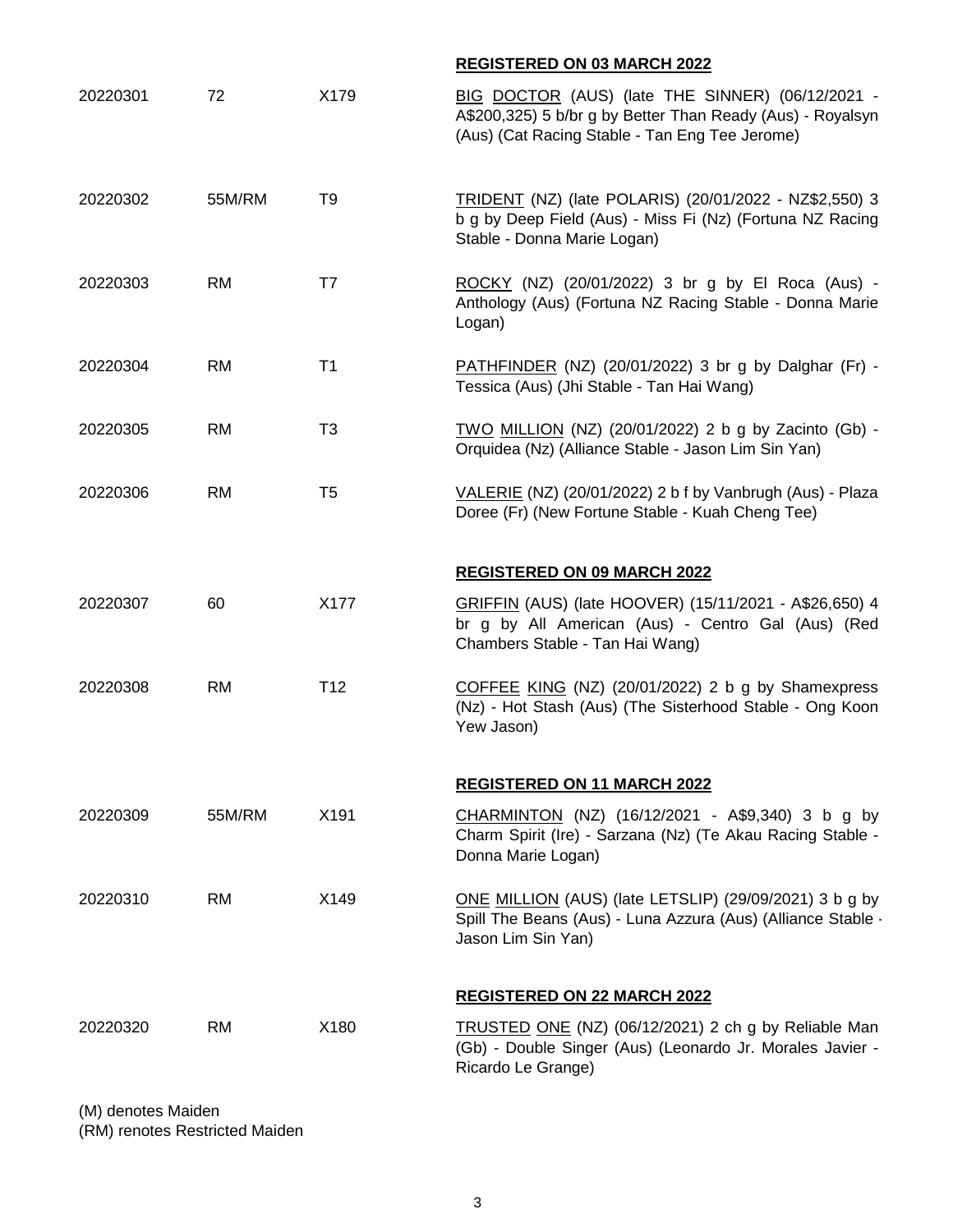## **CHANGE OF NAMES**

JK FORMIDABLE changed to THE JUN (w.e.f 28 March 2022) UNIVERSAL EMPIRE changed to ROYAL COMMANDER (w.e.f 28 March 2022) ELITE CONQUEST changed to ROBBERY SON (w.e.f 28 March 2022) CARIBBEAN LADY changed to QUEEN LAGERTHA (w.e.f 21 February 2022) GUNFORHIRE changed to BACK TO THE FUTURE (w.e.f 28 February 2022) BETHLEHEM changed to NALATI (w.e.f 28 March 2022) MY HORSE changed to CASH OUT (w.e.f 07 March 2022) HEART OF COURAGE changed to GOOD IDEA (w.e.f 07 March 2022) ALLOLOA changed to QADIRA MEDINA (w.e.f 07 March 2022) GOLDEN SLAM changed to SHYAM SINGHA ROY (w.e.f 07 March 2022) MOTAKHAYYEL changed to XANTHOS (w.e.f 28 February 2022) PUNGAREHU changed to FLASHFAST (w.e.f 21 March 2022)

#### **TRANSFER OF HORSES**

| <b>Name of Horse</b>     | <b>MRA</b><br><b>Brand No.</b> | <b>Previous</b><br><b>Trainer</b> | <b>Current Trainer</b> | Date of<br><b>Transfer</b> |
|--------------------------|--------------------------------|-----------------------------------|------------------------|----------------------------|
| <b>FIRST CHOICE</b>      | E <sub>25</sub>                | L KHOO                            | <b>S CRUTCHLEY</b>     | 03/02/2022                 |
| <b>GREEN STAR</b>        | H <sub>27</sub>                | L KHOO                            | <b>S CRUTCHLEY</b>     | 03/02/2022                 |
| <b>MR PAULANDRE</b>      | C259                           | <b>M SUKRI</b>                    | <b>K ANANTHEN</b>      | 03/02/2022                 |
| <b>SING OUR SONG</b>     | X84                            | L KHOO                            | <b>S CRUTCHLEY</b>     | 03/02/2022                 |
| <b>SUPREME JUSTICE</b>   | C270                           | P LEE                             | S DEVA RAJ             | 03/02/2022                 |
| <b>SPECIAL KING</b>      | E39                            | J LIM                             | R LIM                  | 04/02/2022                 |
| <b>EXCEED NATURAL</b>    | H75                            | <b>L DRAGON</b>                   | D KOH                  | 07/02/2022                 |
| <b>GLOBAL ARMY</b>       | H <sub>563</sub>               | <b>PS KUMARAN</b>                 | V SIVAN                | 07/02/2022                 |
| <b>HORSE KING</b>        | H372                           | <b>PS KUMARAN</b>                 | V SIVAN                | 07/02/2022                 |
| <b>JUST DUIT</b>         | N313                           | <b>PS KUMARAN</b>                 | V SIVAN                | 07/02/2022                 |
| <b>MARTIN VJ</b>         | K231                           | <b>PS KUMARAN</b>                 | V SIVAN                | 07/02/2022                 |
| <b>MR DREYFUSS</b>       | R326                           | <b>BNG</b>                        | <b>CW ROBERT</b>       | 07/02/2022                 |
| <b>MR HANKS</b>          | E124                           | <b>PS KUMARAN</b>                 | V SIVAN                | 07/02/2022                 |
| NORTHERN KNIGHT          | C <sub>59</sub>                | <b>PS KUMARAN</b>                 | V SIVAN                | 07/02/2022                 |
| <b>QIJI LOVE</b>         | K70                            | <b>M SUKRI</b>                    | <b>F MAYNARD</b>       | 07/02/2022                 |
| <b>RUMBLE</b>            | K30                            | <b>L DRAGON</b>                   | <b>S BURRIDGE</b>      | 07/02/2022                 |
| <b>SPIRIT OF D'WIND</b>  | H <sub>21</sub>                | <b>L DRAGON</b>                   | D KOH                  | 07/02/2022                 |
| <b>SUPER LINE</b>        | W7                             | <b>PS KUMARAN</b>                 | V SIVAN                | 07/02/2022                 |
| <b>SUPREME HAPPINESS</b> | K424                           | L KHOO                            | <b>SY LIM</b>          | 07/02/2022                 |
| <b>SURGE</b>             | K149                           | <b>L DRAGON</b>                   | <b>S BURRIDGE</b>      | 07/02/2022                 |
| THE MAREEBA MANGO        | V <sub>571</sub>               | <b>K COETZEE</b>                  | <b>I ISMADI</b>        | 07/02/2022                 |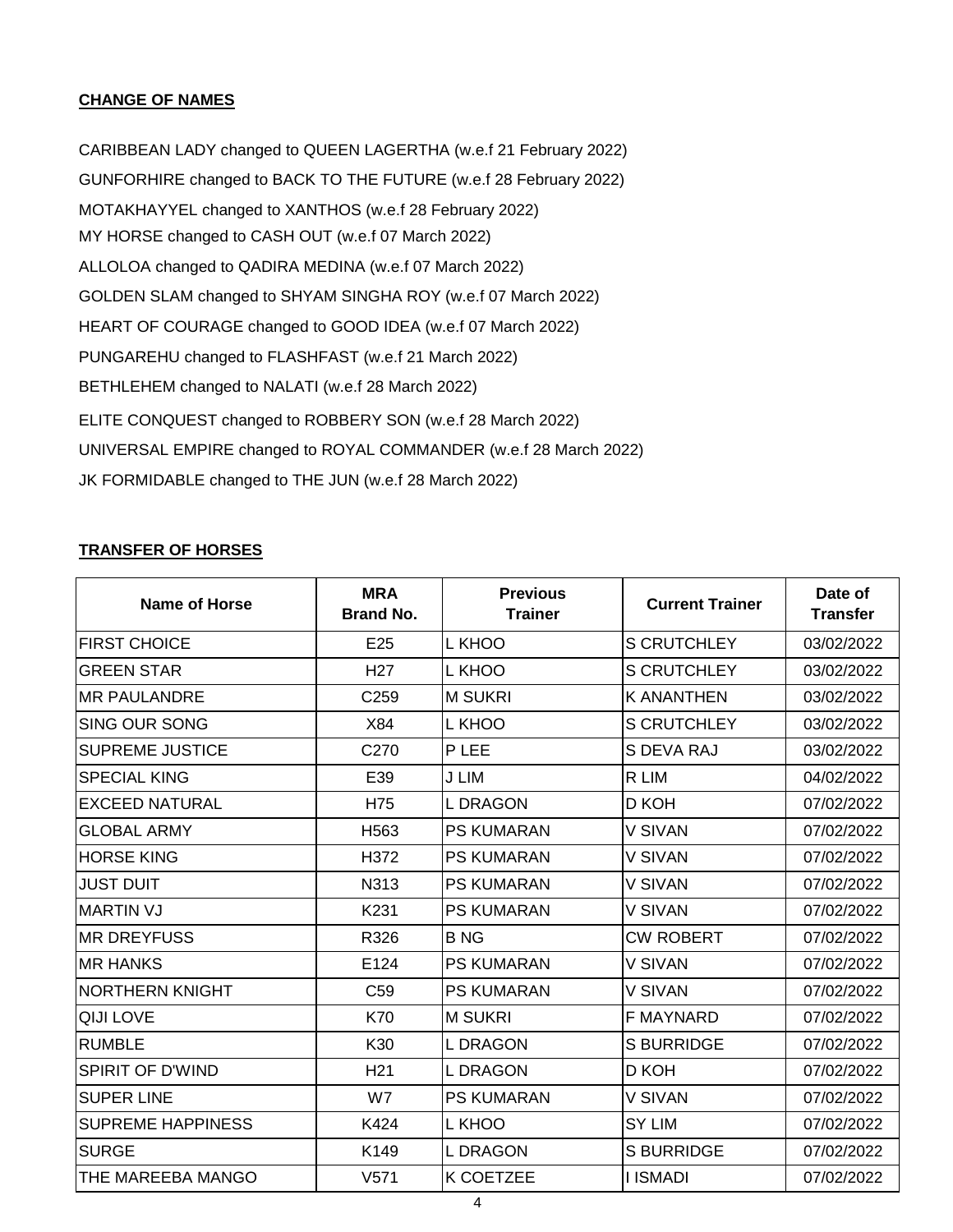| <b>Name of Horse</b>      | <b>MRA</b><br><b>Brand No.</b> | <b>Previous</b><br><b>Trainer</b> | <b>Current Trainer</b> | Date of<br><b>Transfer</b> |
|---------------------------|--------------------------------|-----------------------------------|------------------------|----------------------------|
| <b>EMPEROR WARRIOR</b>    | C <sub>29</sub>                | <b>WC LIM</b>                     | <b>HY CHENG</b>        | 08/02/2022                 |
| <b>MORE THAN OIL</b>      | H487                           | <b>PS KUMARAN</b>                 | V SIVAN                | 08/02/2022                 |
| <b>NOVA PHOENIX</b>       | E512                           | SY LIM                            | <b>HY CHENG</b>        | 08/02/2022                 |
| <b>CHARGER</b>            | C483                           | L KHOO                            | <b>S CRUTCHLEY</b>     | 09/02/2022                 |
| <b>FAME STAR</b>          | E467                           | L KHOO                            | <b>S CRUTCHLEY</b>     | 09/02/2022                 |
| <b>GOLD ZEST</b>          | K106                           | L KHOO                            | S CRUTCHLEY            | 09/02/2022                 |
| LORD OF CLOUD             | E121                           | <b>L DRAGON</b>                   | J ONG                  | 09/02/2022                 |
| <b>LORD OF WIND</b>       | H <sub>505</sub>               | <b>L DRAGON</b>                   | <b>HW TAN</b>          | 09/02/2022                 |
| <b>MESMERIZING</b>        | X83                            | L KHOO                            | <b>S CRUTCHLEY</b>     | 09/02/2022                 |
| <b>MIGHTY VAIN</b>        | K38                            | L KHOO                            | <b>S CRUTCHLEY</b>     | 09/02/2022                 |
| <b>PLATO</b>              | H81                            | L KHOO                            | <b>S CRUTCHLEY</b>     | 09/02/2022                 |
| PROOF PERFECT             | V <sub>54</sub>                | L KHOO                            | <b>S CRUTCHLEY</b>     | 09/02/2022                 |
| <b>ZESTFUL</b>            | V275                           | L KHOO                            | <b>S CRUTCHLEY</b>     | 09/02/2022                 |
| <b>STEEL CUTTER</b>       | C75                            | <b>PS KUMARAN</b>                 | V SIVAN                | 10/02/2022                 |
| <b>WAR ROOM</b>           | X122                           | <b>M CLEMENTS</b>                 | <b>T FITZSIMMONS</b>   | 10/02/2022                 |
| <b>GENERATION M</b>       | X104                           | <b>S BURRIDGE</b>                 | <b>KS TAN</b>          | 11/02/2022                 |
| <b>HEARTS OF GOLD</b>     | V <sub>211</sub>               | <b>S BURRIDGE</b>                 | <b>KS TAN</b>          | 11/02/2022                 |
| <b>MICHAELEARNSTOROCK</b> | V16                            | S COOK                            | <b>HS LIM</b>          | 11/02/2022                 |
| SHA NA NA                 | K54                            | <b>MW TEH</b>                     | <b>HS LIM</b>          | 11/02/2022                 |
| <b>ARTEMISIA OF CARIA</b> | K235                           | <b>MW TEH</b>                     | V SIVAN                | 14/02/2022                 |
| <b>ATTENTION</b>          | H <sub>217</sub>               | <b>SY LIM</b>                     | S SIVA                 | 14/02/2022                 |
| <b>MAT SMART</b>          | K309                           | <b>MW TEH</b>                     | V SIVAN                | 14/02/2022                 |
| <b>ME NO MARSH MELLOW</b> | K310                           | <b>MW TEH</b>                     | V SIVAN                | 14/02/2022                 |
| <b>RESOLUTE</b>           | K186                           | <b>SY LIM</b>                     | S SIVA                 | 14/02/2022                 |
| <b>TOUCH THE CLOUDS</b>   | K303                           | MW TEH                            | <b>V SIVAN</b>         | 14/02/2022                 |
| ZAC ACE                   | C61                            | <b>S HAMILTON</b>                 | <b>HS LIM</b>          | 14/02/2022                 |
| <b>BORN A FIGHTER</b>     | W88                            | AB ABDULLAH                       | S DEVA RAJ             | 15/02/2022                 |
| <b>LIM'S OCEANIC</b>      | <b>V82</b>                     | <b>BT LIM</b>                     | <b>MP THWAITES</b>     | 15/02/2022                 |
| <b>SURPASS NATURAL</b>    | H <sub>590</sub>               | <b>L DRAGON</b>                   | J LIM                  | 15/02/2022                 |
| <b>CIRCUIT FLYER</b>      | V91                            | <b>BT LIM</b>                     | <b>MP THWAITES</b>     | 16/02/2022                 |
| <b>STYLE</b>              | V173                           | <b>BT LIM</b>                     | <b>MP THWAITES</b>     | 16/02/2022                 |
| <b>KING OF GLORY</b>      | E382                           | <b>BT LIM</b>                     | SY LIM                 | 18/02/2022                 |
| <b>AWATERE</b>            | C95                            | <b>SHAMILTON</b>                  | S COOK                 | 21/02/2022                 |
| <b>CALVADOS</b>           | H397                           | <b>SHAMILTON</b>                  | <b>HS LIM</b>          | 21/02/2022                 |
| <b>ELITE CONQUEST</b>     | H432                           | <b>BT LIM</b>                     | S SIVA                 | 21/02/2022                 |
| <b>MAGNUM BRILLIANCE</b>  | K24                            | <b>BT LIM</b>                     | <b>SY LIM</b>          | 21/02/2022                 |
| <b>MAGNUM KING</b>        | H394                           | <b>BT LIM</b>                     | SY LIM                 | 21/02/2022                 |
| PACIFIC MISSION           | E576                           | <b>PLEE</b>                       | PK LEONG               | 21/02/2022                 |
| <b>QADIRA MEDINA</b>      | K243                           | <b>M SUKRI</b>                    | S DUNDERDALE           | 21/02/2022                 |
| <b>SACRED GALAXY</b>      | E190                           | <b>SHAMILTON</b>                  | <b>HS LIM</b>          | 21/02/2022                 |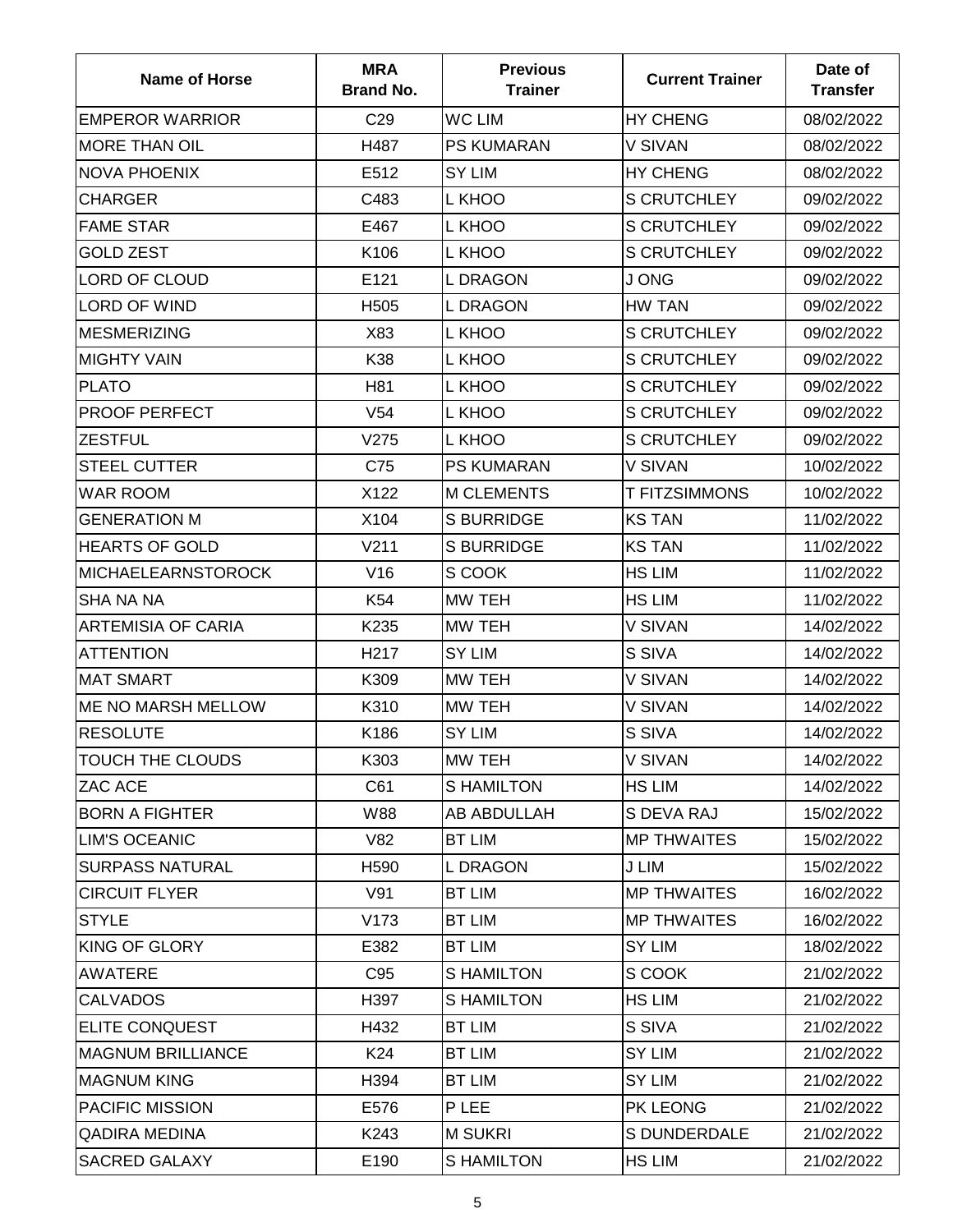| Name of Horse             | <b>MRA</b><br><b>Brand No.</b> | <b>Previous</b><br><b>Trainer</b> | <b>Current Trainer</b> | Date of<br><b>Transfer</b> |
|---------------------------|--------------------------------|-----------------------------------|------------------------|----------------------------|
| <b>SHYAM SINGHA ROY</b>   | H <sub>556</sub>               | <b>M SUKRI</b>                    | <b>S DUNDERDALE</b>    | 21/02/2022                 |
| <b>BACK TO THE FUTURE</b> | H <sub>562</sub>               | <b>SHAMILTON</b>                  | <b>HS LIM</b>          | 22/02/2022                 |
| <b>SACRED SURFER</b>      | E191                           | <b>SHAMILTON</b>                  | <b>BNG</b>             | 23/02/2022                 |
| <b>SHINE ALMIGHTY</b>     | K355                           | <b>L DRAGON</b>                   | J ONG                  | 23/02/2022                 |
| <b>ROMAN CLASSIC</b>      | C475                           | J ONG                             | <b>HW TAN</b>          | 24/02/2022                 |
| <b>AFALONHRO</b>          | K281                           | <b>M WALKER</b>                   | <b>R LINES</b>         | 25/02/2022                 |
| <b>DRAGON RYKER</b>       | K297                           | <b>D LOGAN</b>                    | <b>S DUNDERDALE</b>    | 25/02/2022                 |
| <b>EXDREAM</b>            | V60                            | <b>D LOGAN</b>                    | <b>K COETZEE</b>       | 25/02/2022                 |
| <b>INHERIT</b>            | K195                           | <b>JONG</b>                       | <b>HY CHENG</b>        | 25/02/2022                 |
| <b>INVINCIBLE RYKER</b>   | H162                           | <b>M CLEMENTS</b>                 | <b>R LINES</b>         | 25/02/2022                 |
| PERFECT MISSION           | K314                           | J LIM                             | <b>BNG</b>             | 25/02/2022                 |
| QIJI ACHEEVA              | K68                            | <b>D LOGAN</b>                    | <b>S DUNDERDALE</b>    | 25/02/2022                 |
| <b>RICH FORTUNE</b>       | W345                           | L KHOO                            | <b>S CRUTCHLEY</b>     | 25/02/2022                 |
| RONALDO'S DREAM           | K422                           | <b>M WALKER</b>                   | <b>SHAMILTON</b>       | 25/02/2022                 |
| <b>RUNFINNRUN</b>         | H468                           | <b>S GRAY</b>                     | <b>R LINES</b>         | 25/02/2022                 |
| VALENCIA                  | K144                           | <b>S GRAY</b>                     | <b>I ISMADI</b>        | 25/02/2022                 |
| VOLUMINOUS                | H561                           | J LIM                             | <b>K ANANTHEN</b>      | 25/02/2022                 |
| WINNING HAMMER            | H <sub>20</sub>                | J LIM                             | <b>S HAMILTON</b>      | 25/02/2022                 |
| <b>GOOD IDEA</b>          | H <sub>293</sub>               | <b>BNG</b>                        | <b>HY CHENG</b>        | 28/02/2022                 |

# **DELETIONS** (Total: 34)

SING ENERGY (W184 - 26/09/2020), ON THE RAZZ (E578 - 06/01/2022), PARTY GIRL ( C222 - 21/01/2022), ANAK WARRIOR (R102 - 09/02/2022), BEAUTY DIVA (K154 - 25/02/2022), BLITZING (V14 - 04/02/2022), BROTHER MAK MAK (E134 - 25/02/2022), CALCULATION (H244 - 16/02/2022), CARAKA (K344 - 16/02/2022), CHEVAL ROUGE (H369 - 21/02/2022), COMING UP (K129 - 25/02/2022), CONFLIGHT (W145 - 14/02/2022), D'GREAT COMMAND (H279 - 24/02/2022), D'GREAT LOVE (K162 - 28/02/2022), ELITE SILVERGHOST (K208 - 04/02/2022), EMKI EMPRESS (H388 - 08/02/2022), GOLDEN WIN (E434 - 17/02/2022), HIGH STREET (C286 - 22/02/2022), ITOLDYOUSO (H183 - 09/02/2022), JUBILATION (R165 - 07/02/2022), LEGACY EXCEL (X127 - 19/02/2022), LIM'S PERSHING (C389 - 28/02/2022), MARTELLO (H498 - 22/02/2022), MEGA GOLD (K323 - 25/02/2022), MUSANG KING (E214 - 09/02/2022), NAJAH (W523 - 22/02/2022), PERFECT DJ (C15 - 16/02/2022), POMP (W587 - 14/02/2022), ROCKET WARRIOR (C490 - 10/02/2022), SENA SIXTYNINE (K306 - 09/02/2022), SUNNY (N682 - 07/02/2022), TAVITO (H199 - 22/02/2022), UNBRIDLED SWEEP (V42 - 10/02/2022), VALOROUS (K74 - 25/02/2022)

# **GENERAL**

# **1. Horses Gelded**

WAN LEGACY (X168)

BOUNTY RAINBOWS (X141)

LEGACY POWER (X167)

KINABALU PRINCE (X165)